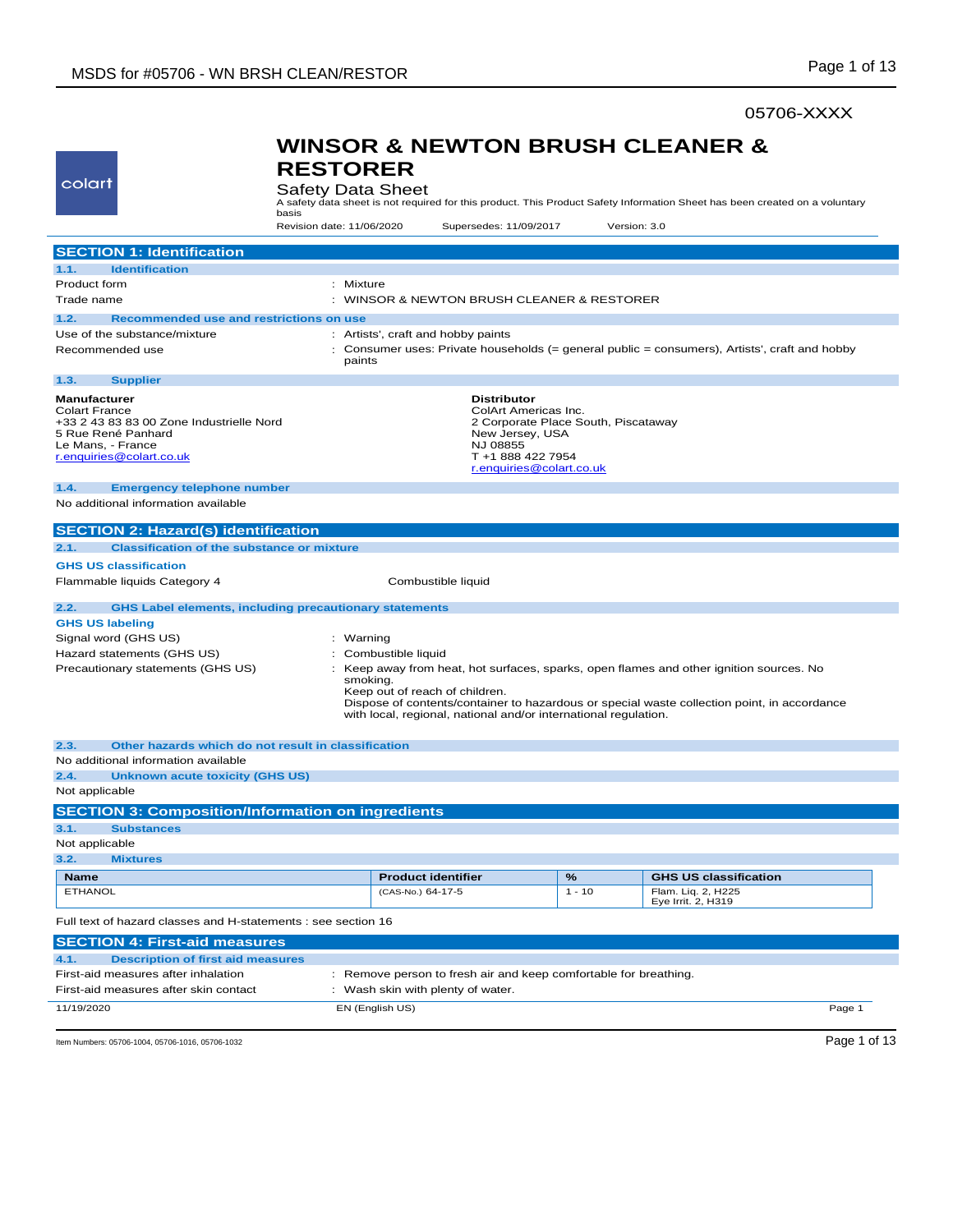Safety Data Sheet

| Salely Dala Sileel                                                          | A safety data sheet is not required for this product. This Product Safety Information Sheet has been created on a voluntary basis                                                    |
|-----------------------------------------------------------------------------|--------------------------------------------------------------------------------------------------------------------------------------------------------------------------------------|
| First-aid measures after eye contact                                        | : Rinse eyes with water as a precaution.                                                                                                                                             |
| First-aid measures after ingestion                                          | : Call a poison center/doctor/physician if you feel unwell.                                                                                                                          |
| 4.2.<br>Most important symptoms and effects (acute and delayed)             |                                                                                                                                                                                      |
| No additional information available                                         |                                                                                                                                                                                      |
| 4.3.<br>Immediate medical attention and special treatment, if necessary     |                                                                                                                                                                                      |
| Treat symptomatically.                                                      |                                                                                                                                                                                      |
| <b>SECTION 5: Fire-fighting measures</b>                                    |                                                                                                                                                                                      |
| Suitable (and unsuitable) extinguishing media<br>5.1.                       |                                                                                                                                                                                      |
| Suitable extinguishing media                                                | : Water spray. Dry powder. Foam. Carbon dioxide.                                                                                                                                     |
| 5.2.<br>Specific hazards arising from the chemical                          |                                                                                                                                                                                      |
| Fire hazard                                                                 | : Combustible liquid.                                                                                                                                                                |
| Reactivity                                                                  | : The product is non-reactive under normal conditions of use, storage and transport.                                                                                                 |
| 5.3.<br>Special protective equipment and precautions for fire-fighters      |                                                                                                                                                                                      |
| Protection during firefighting                                              | : Do not attempt to take action without suitable protective equipment. Self-contained breathing<br>apparatus. Complete protective clothing.                                          |
| <b>SECTION 6: Accidental release measures</b>                               |                                                                                                                                                                                      |
| Personal precautions, protective equipment and emergency procedures<br>6.1. |                                                                                                                                                                                      |
| 6.1.1.<br>For non-emergency personnel                                       |                                                                                                                                                                                      |
| Emergency procedures                                                        | : Ventilate spillage area. No open flames, no sparks, and no smoking.                                                                                                                |
| 6.1.2.<br>For emergency responders                                          |                                                                                                                                                                                      |
| Protective equipment                                                        | : Do not attempt to take action without suitable protective equipment. For further information<br>refer to section 8: "Exposure controls/personal protection".                       |
| 6.2.<br><b>Environmental precautions</b>                                    |                                                                                                                                                                                      |
| Avoid release to the environment.                                           |                                                                                                                                                                                      |
| Methods and material for containment and cleaning up<br>6.3.                |                                                                                                                                                                                      |
| Methods for cleaning up                                                     | Take up liquid spill into absorbent material. Notify authorities if product enters sewers or public<br>waters.                                                                       |
| Other information                                                           | : Dispose of materials or solid residues at an authorized site.                                                                                                                      |
| 6.4.<br><b>Reference to other sections</b>                                  |                                                                                                                                                                                      |
| For further information refer to section 13.                                |                                                                                                                                                                                      |
| <b>SECTION 7: Handling and storage</b>                                      |                                                                                                                                                                                      |
| <b>Precautions for safe handling</b><br>7.1.                                |                                                                                                                                                                                      |
| Precautions for safe handling                                               | : Ensure good ventilation of the work station. Keep away from heat, hot surfaces, sparks, open<br>flames and other ignition sources. No smoking. Wear personal protective equipment. |
| Hygiene measures                                                            | : Do not eat, drink or smoke when using this product. Always wash hands after handling the<br>product.                                                                               |
| 7.2.<br><b>Conditions for safe storage, including any incompatibilities</b> |                                                                                                                                                                                      |
| Storage conditions                                                          | : Store in a well-ventilated place. Keep cool.                                                                                                                                       |
| <b>SECTION 8: Exposure controls/personal protection</b>                     |                                                                                                                                                                                      |
| 8.1.<br><b>Control parameters</b>                                           |                                                                                                                                                                                      |
| <b>ETHANOL (64-17-5)</b>                                                    |                                                                                                                                                                                      |
| Not applicable                                                              |                                                                                                                                                                                      |
| <b>NON HAZARDOUS SUBSTANCE</b>                                              |                                                                                                                                                                                      |
| Not applicable                                                              |                                                                                                                                                                                      |
|                                                                             |                                                                                                                                                                                      |
| 8.2.<br><b>Appropriate engineering controls</b>                             |                                                                                                                                                                                      |
| Appropriate engineering controls                                            | : Ensure good ventilation of the work station.                                                                                                                                       |
| Environmental exposure controls                                             | : Avoid release to the environment.                                                                                                                                                  |
| 11/19/2020                                                                  | EN (English US)<br>2/5                                                                                                                                                               |
| Item Numbers: 05706-1004, 05706-1016, 05706-1032                            | Page 2 of 13                                                                                                                                                                         |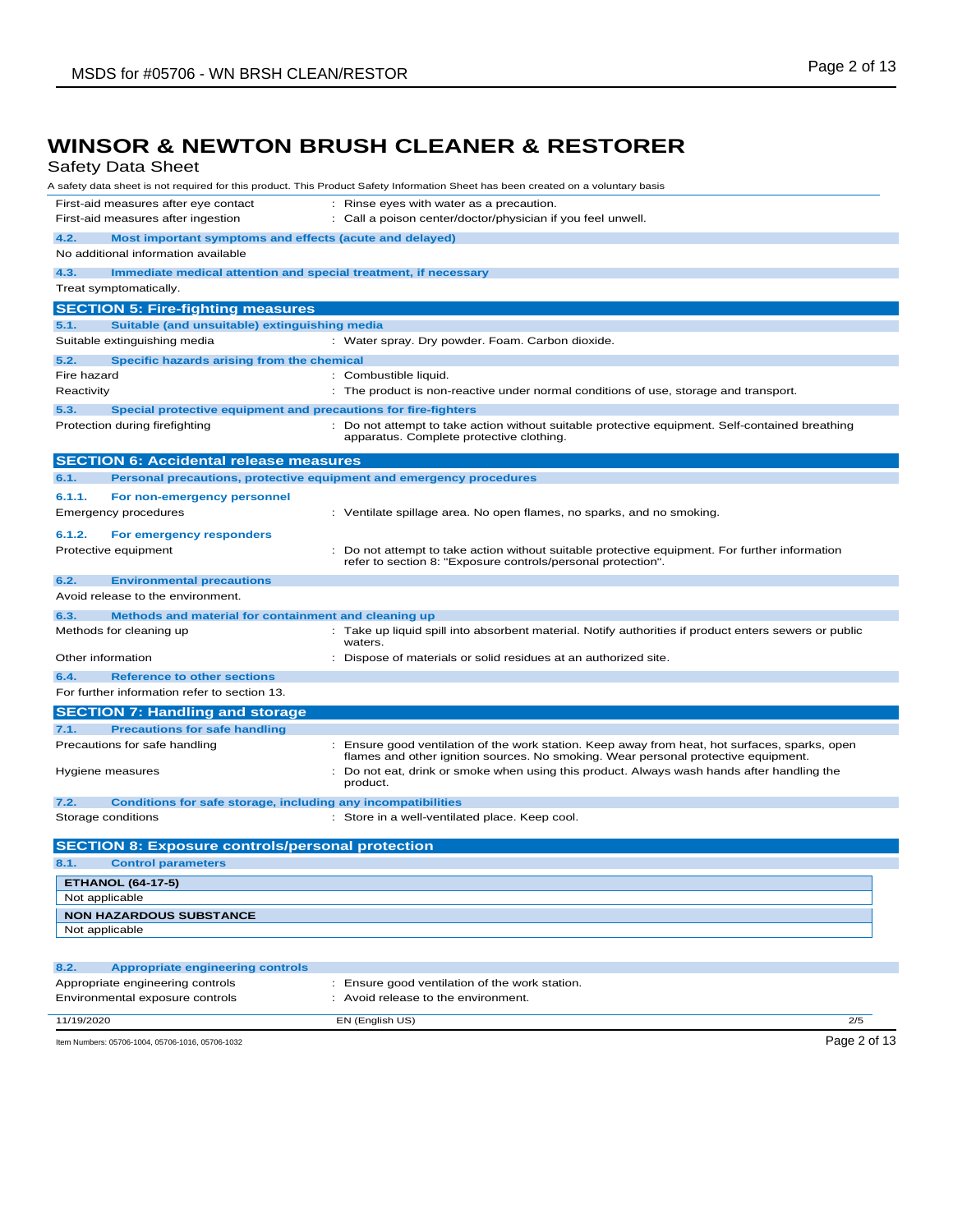Safety Data Sheet

A safety data sheet is not required for this product. This Product Safety Information Sheet has been created on a voluntary basis

**8.3. Individual protection measures/Personal protective equipment**

| Hand protection:  |  |
|-------------------|--|
| Protective gloves |  |

**Eye protection:**

Safety glasses

#### **Skin and body protection:**

Wear suitable protective clothing

#### **Respiratory protection:**

In case of insufficient ventilation, wear suitable respiratory equipment

| <b>SECTION 9: Physical and chemical properties</b>                                              |                     |              |
|-------------------------------------------------------------------------------------------------|---------------------|--------------|
| 9.1.<br>Information on basic physical and chemical properties                                   |                     |              |
| Physical state                                                                                  | : Liquid            |              |
|                                                                                                 | : Colorless         |              |
|                                                                                                 | Sweet               |              |
| Odor threshold                                                                                  | No data available   |              |
| рH                                                                                              | No data available   |              |
| Melting point                                                                                   | Not applicable      |              |
| Freezing point                                                                                  | No data available   |              |
| Boiling point                                                                                   | 208.9 °C            |              |
| Flash point                                                                                     | 80 °C<br>÷.         |              |
| Relative evaporation rate (butyl acetate=1)                                                     | $:$ < 1             |              |
| Flammability (solid, gas)                                                                       | Not applicable.     |              |
| Vapor pressure                                                                                  | $< 0.1$ mm Hg       |              |
| Relative vapor density at 20 °C                                                                 | No data available   |              |
| Relative density                                                                                | No data available   |              |
| Solubility                                                                                      | Water: 20 %         |              |
| Log Pow                                                                                         | No data available   |              |
| Auto-ignition temperature                                                                       | No data available   |              |
| Decomposition temperature                                                                       | No data available   |              |
| Viscosity, kinematic                                                                            | : No data available |              |
| Viscosity, dynamic                                                                              | No data available   |              |
| <b>Explosion limits</b>                                                                         | No data available   |              |
| <b>Explosive properties</b>                                                                     | No data available   |              |
| Oxidizing properties                                                                            | : No data available |              |
| 9.2.<br><b>Other information</b>                                                                |                     |              |
| VOC content                                                                                     | $: 10 \%$           |              |
| <b>SECTION 10: Stability and reactivity</b>                                                     |                     |              |
| 10.1.<br><b>Reactivity</b>                                                                      |                     |              |
| The product is non-reactive under normal conditions of use, storage and transport.              |                     |              |
| <b>Chemical stability</b><br>10.2.                                                              |                     |              |
| Stable under normal conditions.                                                                 |                     |              |
| 10.3.<br><b>Possibility of hazardous reactions</b>                                              |                     |              |
| No dangerous reactions known under normal conditions of use.                                    |                     |              |
| 10.4.<br><b>Conditions to avoid</b>                                                             |                     |              |
| Avoid contact with hot surfaces. Heat. No flames, no sparks. Eliminate all sources of ignition. |                     |              |
| <b>Incompatible materials</b><br>10.5.                                                          |                     |              |
| No additional information available                                                             |                     |              |
| 11/19/2020                                                                                      | EN (English US)     | 3/5          |
| Item Numbers: 05706-1004, 05706-1016, 05706-1032                                                |                     | Page 3 of 13 |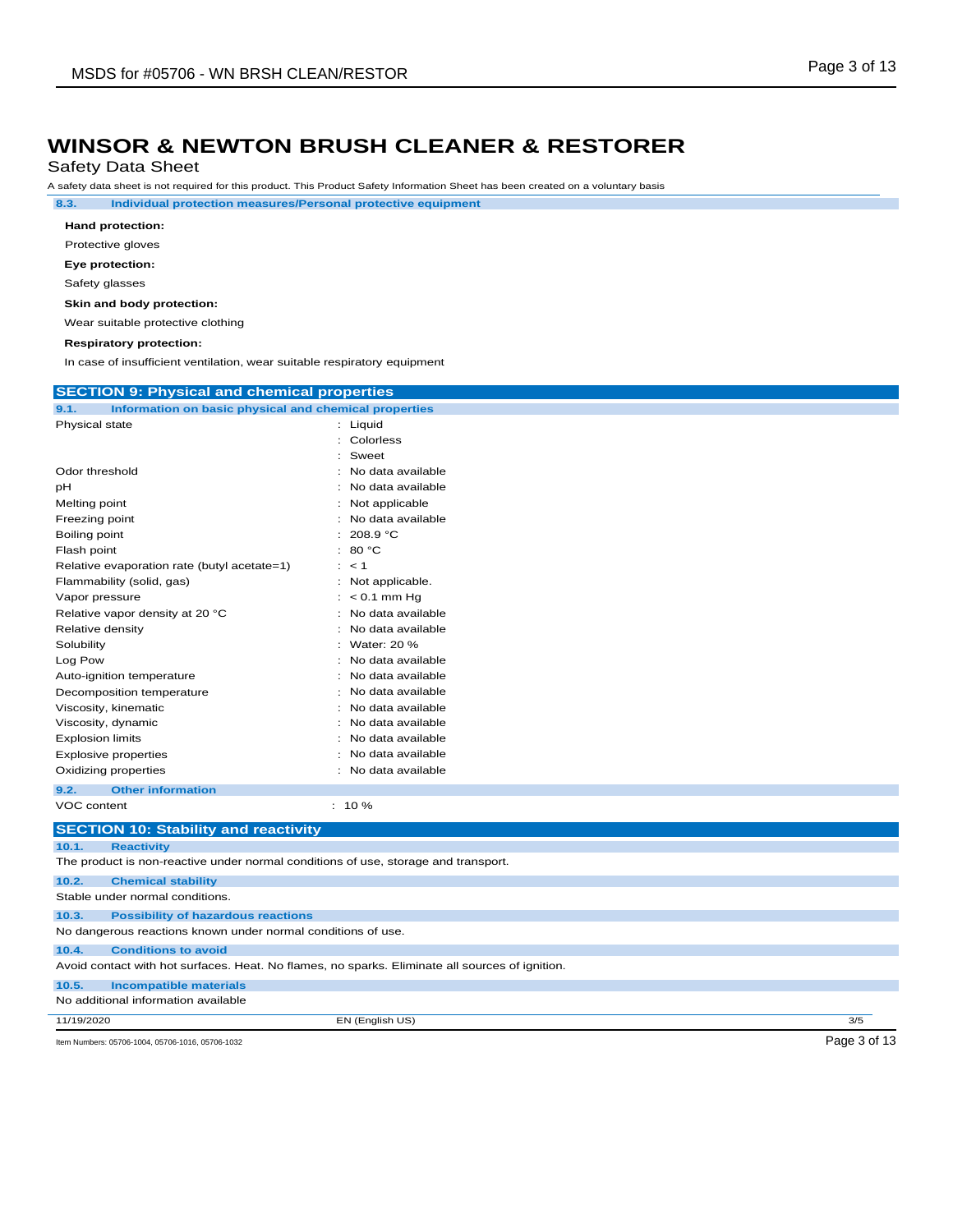#### Safety Data Sheet

A safety data sheet is not required for this product. This Product Safety Information Sheet has been created on a voluntary basis

### **10.6. Hazardous decomposition products**

Under normal conditions of storage and use, hazardous decomposition products should not be produced.

| <b>SECTION 11: Toxicological information</b>  |  |                   |
|-----------------------------------------------|--|-------------------|
| Information on toxicological effects<br>11.1. |  |                   |
| Acute toxicity (oral)                         |  | : Not classified  |
| Acute toxicity (dermal)                       |  | Not classified    |
| Acute toxicity (inhalation)                   |  | : Not classified  |
| Skin corrosion/irritation                     |  | : Not classified  |
| Serious eye damage/irritation                 |  | : Not classified. |
| Respiratory or skin sensitization             |  | : Not classified  |
| Germ cell mutagenicity                        |  | : Not classified  |
| Carcinogenicity                               |  | : Not classified  |
| Reproductive toxicity                         |  | : Not classified  |
| STOT-single exposure                          |  | : Not classified  |
| STOT-repeated exposure                        |  | : Not classified  |
| Aspiration hazard                             |  | : Not classified  |
| Viscosity, kinematic                          |  | No data available |

#### **SECTION 12: Ecological information**

**12.1. Toxicity**

Ecology - general **interproduct is not considered harmful to aquatic organisms or to cause long-term adverse** effects in the environment.

| 12.2. | <b>Persistence and degradability</b> |
|-------|--------------------------------------|
|       | No additional information available  |
| 12.3. | <b>Bioaccumulative potential</b>     |
|       | No additional information available  |
| 12.4. | <b>Mobility in soil</b>              |
|       | No additional information available  |
| 12.5. | <b>Other adverse effects</b>         |
|       | No additional information available  |

| <b>SECTION 13: Disposal considerations</b>                          |                                                                                               |
|---------------------------------------------------------------------|-----------------------------------------------------------------------------------------------|
| 13.1.<br><b>Disposal methods</b>                                    |                                                                                               |
| Waste treatment methods                                             | : Dispose of contents/container in accordance with licensed collector's sorting instructions. |
| <b>SECTION 14: Transport information</b>                            |                                                                                               |
| <b>Department of Transportation (DOT)</b><br>In accordance with DOT |                                                                                               |

Not regulated

#### **Transportation of Dangerous Goods**

Not regulated

11/19/2020 EN (English US) 4/5

Item Numbers: 05706-1004, 05706-1016, 05706-1032 Page 4 of 13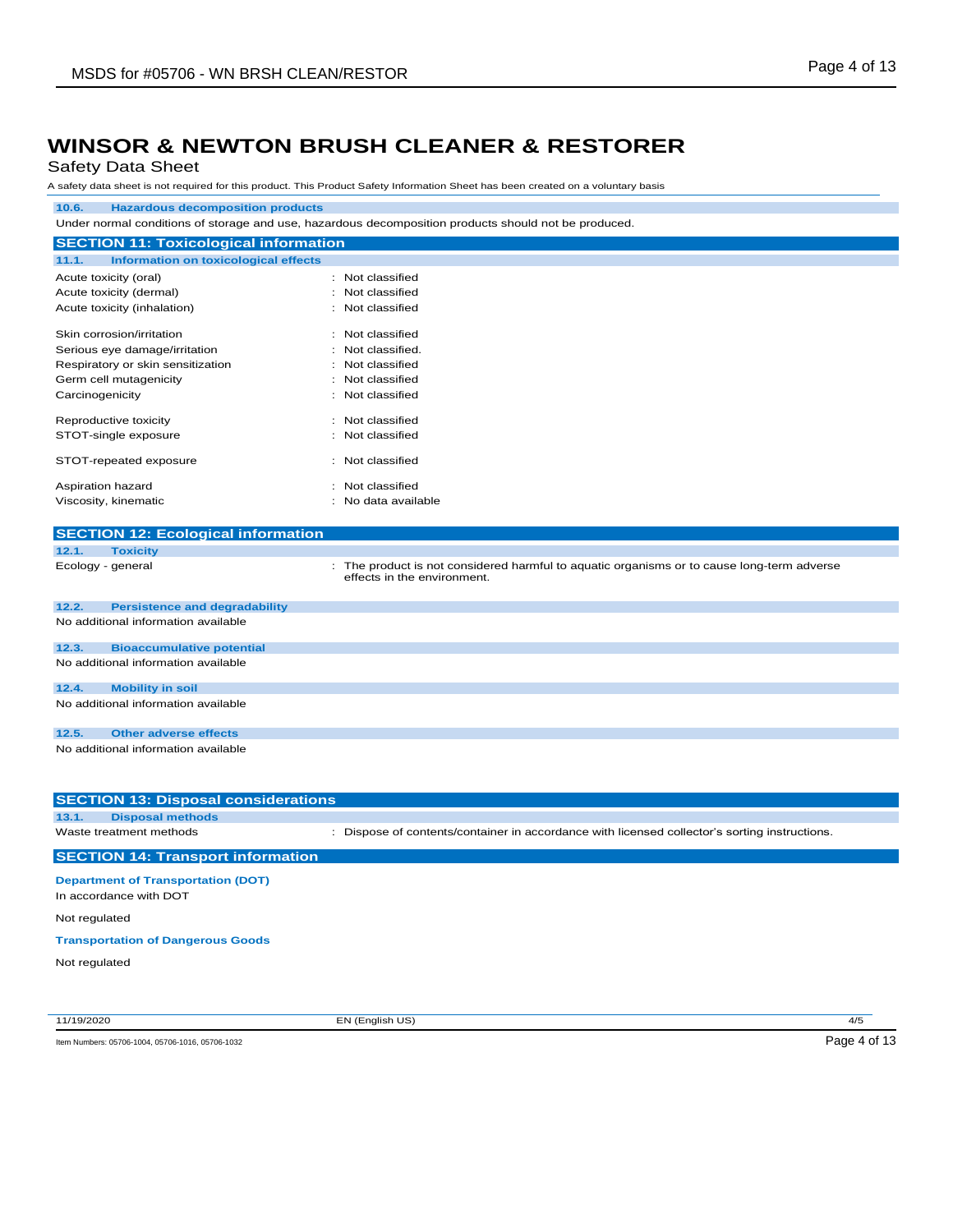Safety Data Sheet

A safety data sheet is not required for this product. This Product Safety Information Sheet has been created on a voluntary basis

#### **Transport by sea**

Not regulated

#### **Air transport**

Not regulated

#### **SECTION 15: Regulatory information**

**15.1. US Federal regulations**

|                                   | US FEDERAL HAZARD CLASSIFICATION AND LABELLING FOR ART<br>MATERIALS:                                                                                                                                                                                        |
|-----------------------------------|-------------------------------------------------------------------------------------------------------------------------------------------------------------------------------------------------------------------------------------------------------------|
| <b>GRED</b>                       | This have been evaluated by a toxicologist and labelled for acute and<br>chronic health hazards in accordance with the Labelling of Hazardous Art<br>Materials Regulation and Federal Regulation 16 CFR 1500.14 of the<br>Federal Hazardous Substances Act. |
| <b>ATERIALS IN</b>                | This product conforms to ASTM D-4236 Standard Practice for Labelling<br>Art Materials for Chronic Adverse health effects.                                                                                                                                   |
| Conforms to<br><b>ASTM D 4236</b> | All colours have been certified by ACMI (Artists Craft Materials Institute,<br>Inc.) to carry the AP                                                                                                                                                        |
|                                   | (Approved Product) Seal, meaning this bears no chronic or acute human<br>health hazards                                                                                                                                                                     |

#### **15.2. International regulations CANADA**

No additional information available

**EU-Regulations** No additional information available

**National regulations** No additional information available

**15.3. US State regulations** No additional information available

#### **SECTION 16: Other information**

A safety data sheet is not required for this product. This Product Safety Information Sheet has been created on a voluntary basis Revision date : 11/06/2020

#### US SDS LHAMA

This information is based on our current knowledge and is intended to describe the product for the purposes of health, safety and environmental requirements only. It should not therefore be construed as<br>guaranteeing any sp

11/19/2020 EN (English US) 5/5

Item Numbers: 05706-1004, 05706-1016, 05706-1032 Page 5 of 13

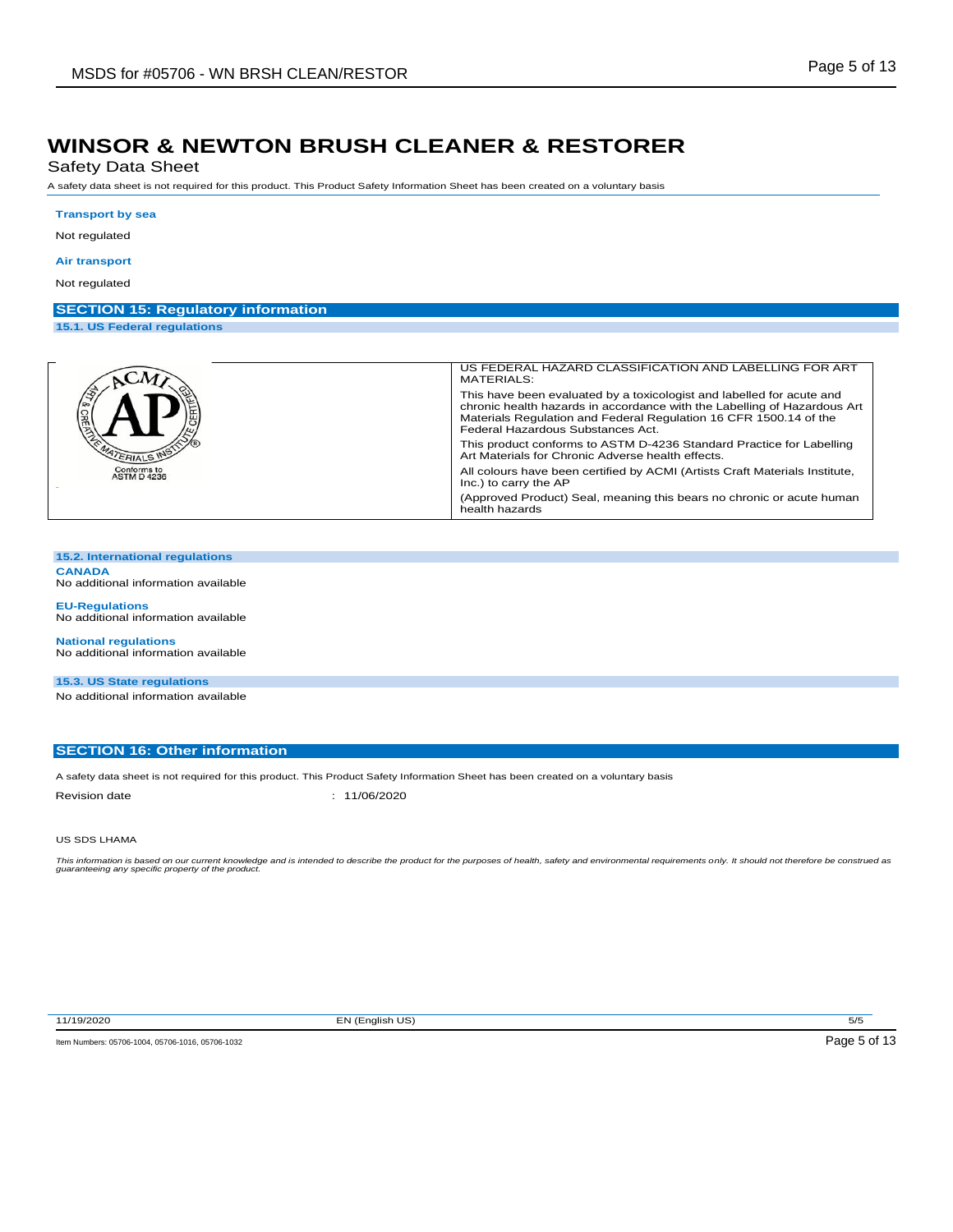## MSDS for #05706 - WN BRSH CLEAN/RESTOR<br>
MSDS for #05706 - WN BRSH CLEANER & NEWTON BRUSH CLEANER &

| MSDS TOT #05706 - WN BRSH<br>colart                                                                                                                 | <b>NEWTON BRUSH CLEANER</b><br><b>RESTORER</b><br>Fiche de Données de Sécurité<br>conformément à la Loi sur les produits dangereux (11 février 2015)                                                                                                                                                                                                                                                                             |
|-----------------------------------------------------------------------------------------------------------------------------------------------------|----------------------------------------------------------------------------------------------------------------------------------------------------------------------------------------------------------------------------------------------------------------------------------------------------------------------------------------------------------------------------------------------------------------------------------|
|                                                                                                                                                     | Date d'émission: 11-19-2020<br>Version: 1.0                                                                                                                                                                                                                                                                                                                                                                                      |
| <b>SECTION 1: Identification</b>                                                                                                                    |                                                                                                                                                                                                                                                                                                                                                                                                                                  |
| Identificateur de produit<br>1.1.                                                                                                                   |                                                                                                                                                                                                                                                                                                                                                                                                                                  |
| Forme du produit                                                                                                                                    | : Mélange                                                                                                                                                                                                                                                                                                                                                                                                                        |
| Nom commercial                                                                                                                                      | : WINSOR & NEWTON BRUSH CLEANER & RESTORER                                                                                                                                                                                                                                                                                                                                                                                       |
| Groupe de produits                                                                                                                                  | Produit commercial                                                                                                                                                                                                                                                                                                                                                                                                               |
| 1.2.<br>Usage recommandé et restrictions d'utilisation                                                                                              |                                                                                                                                                                                                                                                                                                                                                                                                                                  |
| Utilisation recommandée                                                                                                                             | : Utilisations par des consommateurs: Ménages privés (= grand public = consommateurs),<br>Artists', craft and hobby paints                                                                                                                                                                                                                                                                                                       |
| 1.3.<br><b>Fournisseur</b>                                                                                                                          |                                                                                                                                                                                                                                                                                                                                                                                                                                  |
| Fabricant<br><b>Colart France</b><br>+33 2 43 83 83 00 Zone Industrielle Nord<br>5 Rue René Panhard<br>Le Mans - France<br>r.enquiries@colart.co.uk | <b>Distributeur</b><br>ColArt Americas Inc.<br>2 Corporate Place South, Piscataway<br>New Jersey, USA<br>NJ 08855<br>T +1 888 422 7954<br>r.enquiries@colart.co.uk                                                                                                                                                                                                                                                               |
| 1.4.<br>Numéro d'appel d'urgence<br>Pas d'informations complémentaires disponibles                                                                  |                                                                                                                                                                                                                                                                                                                                                                                                                                  |
| <b>SECTION 2: Identification des dangers</b><br>2.1.<br>Classification de la substance ou du mélange<br><b>Classification (GHS CA)</b>              |                                                                                                                                                                                                                                                                                                                                                                                                                                  |
| Liquides inflammables, Catégorie 4<br>Texte intégral des mentions H : voir section 16                                                               | H227 Liquide combustible                                                                                                                                                                                                                                                                                                                                                                                                         |
| 2.2.                                                                                                                                                | Eléments d'étiquetage SGH, y compris conseils de prudence                                                                                                                                                                                                                                                                                                                                                                        |
| <b>Étiquetage GHS CA</b>                                                                                                                            |                                                                                                                                                                                                                                                                                                                                                                                                                                  |
| Mention d'avertissement (GHS CA)                                                                                                                    | : Attention                                                                                                                                                                                                                                                                                                                                                                                                                      |
| Mentions de danger (GHS CA)<br>Conseils de prudence (GHS CA)                                                                                        | : H227 - Liquide combustible<br>: P210 - Tenir à l'écart de la chaleur, des surfaces chaudes, des étincelles, des flammes nues et<br>de toute autre source d'inflammation. Ne pas fumer.<br>P102 - Tenir hors de portée des enfants.<br>P501 - Eliminer le contenu/récipient dans un centre de collecte de déchets dangereux ou<br>spéciaux, conformément à la réglementation locale, régionale, nationale et/ou internationale. |
| 2.3.<br><b>Autres dangers</b>                                                                                                                       |                                                                                                                                                                                                                                                                                                                                                                                                                                  |
| Pas d'informations complémentaires disponibles                                                                                                      |                                                                                                                                                                                                                                                                                                                                                                                                                                  |
| 2.4.<br>Toxicité aiguë inconnue (GHS CA)                                                                                                            |                                                                                                                                                                                                                                                                                                                                                                                                                                  |
| Aucune donnée disponible                                                                                                                            |                                                                                                                                                                                                                                                                                                                                                                                                                                  |
| <b>SECTION 3: Composition/information sur les ingrédients</b>                                                                                       |                                                                                                                                                                                                                                                                                                                                                                                                                                  |
| Substances                                                                                                                                          |                                                                                                                                                                                                                                                                                                                                                                                                                                  |
| Non applicable                                                                                                                                      |                                                                                                                                                                                                                                                                                                                                                                                                                                  |
| 3.2.<br><b>Mélanges</b>                                                                                                                             |                                                                                                                                                                                                                                                                                                                                                                                                                                  |
|                                                                                                                                                     | Ce mélange ne contient aucune substance à mentionner selon les critères de l'article 3 de l'annexe 1 du Règlement sur les produits dangereux.                                                                                                                                                                                                                                                                                    |
| <b>SECTION 4: Premiers soins</b>                                                                                                                    |                                                                                                                                                                                                                                                                                                                                                                                                                                  |
| 4.1.<br><b>Description des premiers secours</b>                                                                                                     |                                                                                                                                                                                                                                                                                                                                                                                                                                  |
| Premiers soins après inhalation                                                                                                                     | : Transporter la personne à l'extérieur et la maintenir dans une position où elle peut<br>confortablement respirer.                                                                                                                                                                                                                                                                                                              |
| Premiers soins après contact avec la peau                                                                                                           | : Laver la peau avec beaucoup d'eau.                                                                                                                                                                                                                                                                                                                                                                                             |
| Premiers soins après contact oculaire                                                                                                               | : Rincer les yeux à l'eau par mesure de précaution.                                                                                                                                                                                                                                                                                                                                                                              |

Premiers soins après ingestion : Appeler un centre antipoison ou un médecin en cas de malaise.

11-19-2020 FR-CA (Français - CA) Page 1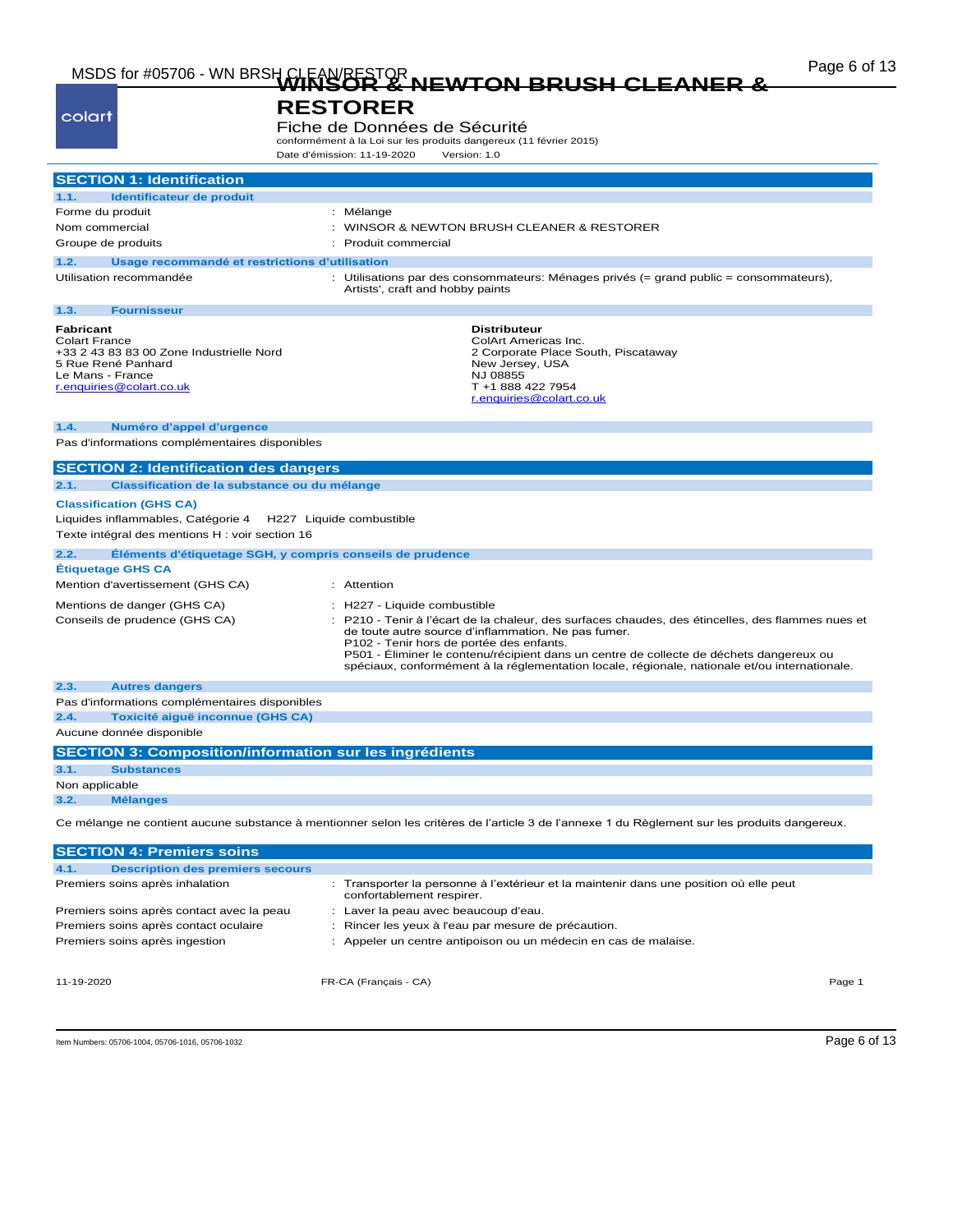# Page 7 of 13 MSDS for #05706 - WN BRSH CLEAN/RESTOR **WINSOR & NEWTON BRUSH CLEANER & RESTORER**

| Fiche de Données de Sécurité<br>conformément à la Loi sur les produits dangereux (11 février 2015)                   |                                                                                                                                                                                                                                                        |  |  |
|----------------------------------------------------------------------------------------------------------------------|--------------------------------------------------------------------------------------------------------------------------------------------------------------------------------------------------------------------------------------------------------|--|--|
|                                                                                                                      |                                                                                                                                                                                                                                                        |  |  |
| Symptômes et effets les plus importants, aigus ou retardés<br>4.2.<br>Pas d'informations complémentaires disponibles |                                                                                                                                                                                                                                                        |  |  |
| 4.3.                                                                                                                 | Nécessité d'une prise en charge médicale immédiate ou d'un traitement spécial, si nécessaire                                                                                                                                                           |  |  |
| Autre avis médical ou traitement                                                                                     | : Traitement symptomatique.                                                                                                                                                                                                                            |  |  |
|                                                                                                                      |                                                                                                                                                                                                                                                        |  |  |
| <b>SECTION 5: Mesures à prendre en cas d'incendie</b>                                                                |                                                                                                                                                                                                                                                        |  |  |
| 5.1.<br><b>Agents extincteurs appropriés</b>                                                                         |                                                                                                                                                                                                                                                        |  |  |
| Moyens d'extinction appropriés                                                                                       | : Eau pulvérisée. Poudre sèche. Mousse. Dioxyde de carbone.                                                                                                                                                                                            |  |  |
| 5.2.<br>Agents extincteurs inappropriés<br>Pas d'informations complémentaires disponibles                            |                                                                                                                                                                                                                                                        |  |  |
| 5.3.<br>Dangers spécifiques du produit dangereux                                                                     |                                                                                                                                                                                                                                                        |  |  |
| Danger d'incendie                                                                                                    | : Liquide combustible.                                                                                                                                                                                                                                 |  |  |
| 5.4.                                                                                                                 | Equipements de protection spéciaux et précautions spéciales pour les pompiers                                                                                                                                                                          |  |  |
| Protection en cas d'incendie                                                                                         | : Ne pas intervenir sans un équipement de protection adapté. Appareil de protection respiratoire<br>autonome isolant. Protection complète du corps.                                                                                                    |  |  |
| <b>SECTION 6: Mesures à prendre en cas de déversement accidentel</b>                                                 |                                                                                                                                                                                                                                                        |  |  |
| 6.1.                                                                                                                 | Précautions individuelles, équipement de protection et procédures d'urgence                                                                                                                                                                            |  |  |
| Pas d'informations complémentaires disponibles                                                                       |                                                                                                                                                                                                                                                        |  |  |
| 6.2.<br>Méthodes et matériaux pour le confinement et le nettoyage                                                    |                                                                                                                                                                                                                                                        |  |  |
| Procédés de nettoyage                                                                                                | : Absorber le liquide répandu dans un matériau absorbant. Avertir les autorités si le produit<br>pénètre dans les égouts ou dans les eaux du domaine public.                                                                                           |  |  |
| Autres informations                                                                                                  | Eliminer les matières ou résidus solides dans un centre autorisé.                                                                                                                                                                                      |  |  |
| Référence aux autres sections<br>6.3.                                                                                | Pour plus d'informations, se reporter à la section 8 : "Contrôle de l'exposition-protection individuelle"                                                                                                                                              |  |  |
|                                                                                                                      |                                                                                                                                                                                                                                                        |  |  |
| <b>SECTION 7: Manutention et stockage</b>                                                                            |                                                                                                                                                                                                                                                        |  |  |
| Précautions à prendre pour une manipulation sans danger<br>7.1.                                                      |                                                                                                                                                                                                                                                        |  |  |
|                                                                                                                      |                                                                                                                                                                                                                                                        |  |  |
| Précautions à prendre pour une manipulation<br>sans danger                                                           | : Assurer une bonne ventilation du poste de travail. Tenir à l'écart de la chaleur, des surfaces<br>chaudes, des étincelles, des flammes nues et de toute autre source d'inflammation. Ne pas<br>fumer. Porter un équipement de protection individuel. |  |  |
| Mesures d'hygiène                                                                                                    | Ne pas manger, boire ou fumer en manipulant ce produit. Se laver les mains après toute<br>manipulation.                                                                                                                                                |  |  |
| 7.2.                                                                                                                 | Conditions nécessaires pour assurer la sécurité du stockage, tenant compte d'éventuelles incompatibilités                                                                                                                                              |  |  |
| Conditions de stockage                                                                                               | : Stocker dans un endroit bien ventilé. Tenir au frais.                                                                                                                                                                                                |  |  |
|                                                                                                                      |                                                                                                                                                                                                                                                        |  |  |
| <b>SECTION 8: Contrôles de l'exposition/protection individuelle</b>                                                  |                                                                                                                                                                                                                                                        |  |  |
| 8.1.<br>Paramètres de contrôle                                                                                       |                                                                                                                                                                                                                                                        |  |  |
| Pas d'informations complémentaires disponibles                                                                       |                                                                                                                                                                                                                                                        |  |  |
| 8.2.<br><b>Contrôles techniques appropriés</b>                                                                       |                                                                                                                                                                                                                                                        |  |  |
| Contrôles techniques appropriés                                                                                      | : Assurer une bonne ventilation du poste de travail.                                                                                                                                                                                                   |  |  |
| Contrôle de l'exposition de l'environnement                                                                          | : Éviter le rejet dans l'environnement.                                                                                                                                                                                                                |  |  |
| 8.3.                                                                                                                 | Mesures de protection individuelle/équipements de protection individuelle                                                                                                                                                                              |  |  |
| <b>Protection des mains:</b>                                                                                         |                                                                                                                                                                                                                                                        |  |  |
| Gants de protection                                                                                                  |                                                                                                                                                                                                                                                        |  |  |
| <b>Protection oculaire:</b>                                                                                          |                                                                                                                                                                                                                                                        |  |  |
| Lunettes bien ajustables                                                                                             |                                                                                                                                                                                                                                                        |  |  |
|                                                                                                                      |                                                                                                                                                                                                                                                        |  |  |
| Protection de la peau et du corps:                                                                                   |                                                                                                                                                                                                                                                        |  |  |
| Porter un vêtement de protection approprié                                                                           |                                                                                                                                                                                                                                                        |  |  |
| Protection des voies respiratoires:<br>En cas de ventilation insuffisante, porter un appareil respiratoire approprié |                                                                                                                                                                                                                                                        |  |  |

11-19-2020 FR-CA (Français - CA) 2/4

Item Numbers: 05706-1004, 05706-1016, 05706-1032 Page 7 of 13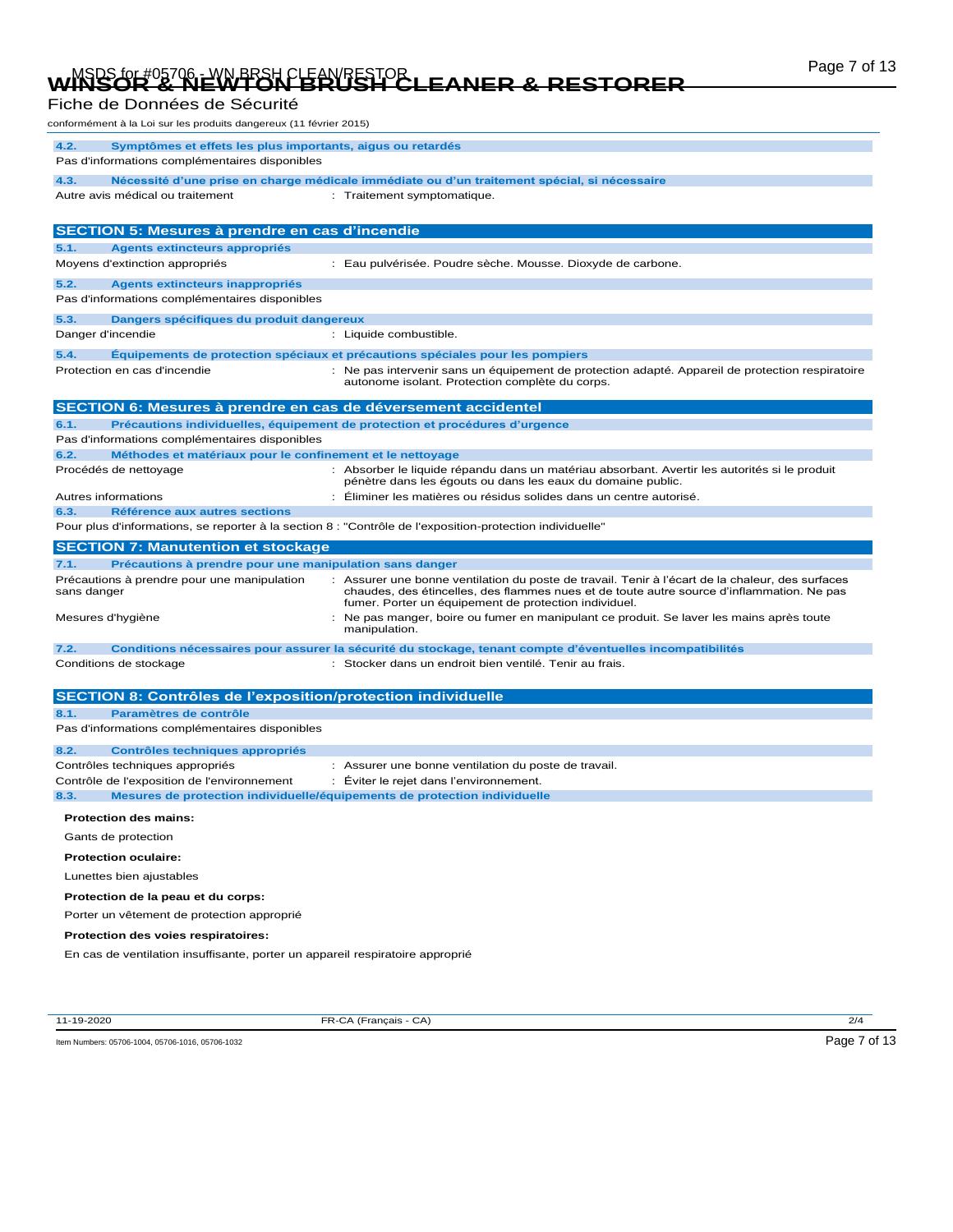# Page 8 of 13 MSDS for #05706 - WN BRSH CLEAN/RESTOR **WINSOR & NEWTON BRUSH CLEANER & RESTORER**

#### Fiche de Données de Sécurité

conformément à la Loi sur les produits dangereux (11 février 2015)

| <b>SECTION 9: Propriétés physiques et chimiques</b>                         |                            |  |
|-----------------------------------------------------------------------------|----------------------------|--|
| Informations sur les propriétés physiques et chimiques essentielles<br>9.1. |                            |  |
| Etat physique                                                               | : Liquide                  |  |
| Apparence                                                                   | Aucune donnée disponible   |  |
| Couleur                                                                     | Incolore                   |  |
| Odeur                                                                       | Sucré(e)                   |  |
| Seuil olfactif                                                              | Aucune donnée disponible   |  |
| рH                                                                          | Aucune donnée disponible   |  |
| Vitesse d'évaporation relative (acétate de<br>$butyle=1)$                   | $:$ < 1                    |  |
| Vitesse d'évaporation relative (éther=1)                                    | : Aucune donnée disponible |  |
| Point de fusion                                                             | Non applicable             |  |
| Point de congélation                                                        | Aucune donnée disponible   |  |
| Point d'ébullition                                                          | 208,9 °C                   |  |
| Point d'éclair                                                              | 80 °C<br>٠                 |  |
| Température d'auto-inflammation                                             | Aucune donnée disponible   |  |
| Température de décomposition                                                | Aucune donnée disponible   |  |
| Inflammabilité (solide, gaz)                                                | Non applicable             |  |
| Pression de la vapeur                                                       | $< 0.1$ mm Hq              |  |
| Pression de vapeur à 50 °C                                                  | Aucune donnée disponible   |  |
| Densité relative                                                            | Aucune donnée disponible   |  |
| Solubilité                                                                  | Eau: 20 %                  |  |
| Log Pow                                                                     | Aucune donnée disponible   |  |
| Limites d'explosivité                                                       | Aucune donnée disponible   |  |
| <b>Autres informations</b><br>9.2.                                          |                            |  |
| Teneur en COV                                                               | $: 10 \%$                  |  |

| <b>SECTION 10: Stabilité et réactivité</b>           |                                                                                                                                 |
|------------------------------------------------------|---------------------------------------------------------------------------------------------------------------------------------|
| 10.1.<br><b>Réactivité</b>                           |                                                                                                                                 |
| Réactivité                                           | : Le produit n'est pas réactif dans les conditions normales d'utilisation, de stockage et de<br>transport.                      |
| Stabilité chimique                                   | : Stable dans les conditions normales.                                                                                          |
| Possibilité de réactions dangereuses                 | : Pas de réaction dangereuse connue dans les conditions normales d'emploi.                                                      |
| Conditions à éviter                                  | : Éviter le contact avec les surfaces chaudes. Chaleur. Pas de flammes, pas d'étincelles.<br>Supprimer toute source d'ignition. |
| Dan di itali da i difinishwa mattima i dalaman shiri |                                                                                                                                 |

Produits de décomposition dangereux : Aucun produit de décomposition dangereux ne devrait être généré dans les conditions<br>normales de stockage et d'emploi.

| <b>SECTION 11: Données toxicologiques</b>                                |                       |              |
|--------------------------------------------------------------------------|-----------------------|--------------|
| Informations sur les effets toxicologiques<br>11.1.                      |                       |              |
| Toxicité Aiguë (voie orale)                                              | : Non classé          |              |
| Toxicité Aiguë (voie cutanée)                                            | : Non classé          |              |
| Toxicité aigüe (inhalation)                                              | : Non classé          |              |
| Corrosion cutanée/irritation cutanée                                     | : Non classé          |              |
| Lésions oculaires graves/irritation oculaire                             | : Non classé.         |              |
| Sensibilisation respiratoire ou cutanée                                  | : Non classé          |              |
| Mutagénicité sur les cellules germinales                                 | : Non classé          |              |
| Cancérogénicité                                                          | : Non classé          |              |
| Toxicité pour la reproduction                                            | : Non classé          |              |
| Toxicité spécifique pour certains organes cibles<br>(exposition unique)  | : Non classé          |              |
|                                                                          | : Non classé          |              |
| Toxicité spécifique pour certains organes cibles<br>(exposition répétée) |                       |              |
| 11-19-2020                                                               | FR-CA (Français - CA) | 3/4          |
| Item Numbers: 05706-1004, 05706-1016, 05706-1032                         |                       | Page 8 of 13 |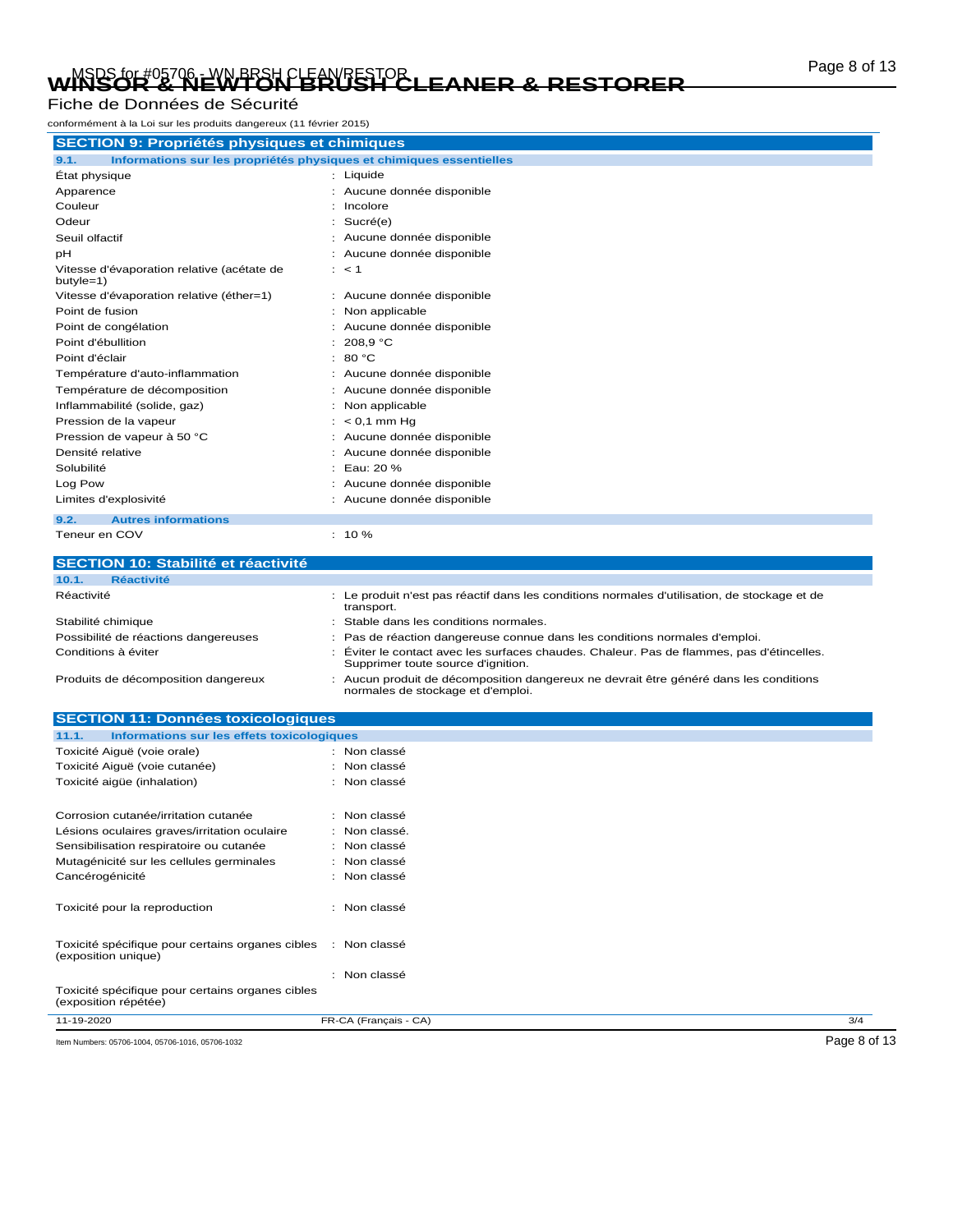# Page 9 of 13 MSDS for #05706 - WN BRSH CLEAN/RESTOR **WINSOR & NEWTON BRUSH CLEANER & RESTORER**

#### Fiche de Données de Sécurité

conformément à la Loi sur les produits dangereux (11 février 2015)

| Danger par aspiration                                                                   | : Non classé                                                                                                                                             |  |
|-----------------------------------------------------------------------------------------|----------------------------------------------------------------------------------------------------------------------------------------------------------|--|
| <b>SECTION 12: Données écologiques</b>                                                  |                                                                                                                                                          |  |
| <b>Toxicité</b><br>12.1.                                                                |                                                                                                                                                          |  |
| Écologie - général                                                                      | : Ce produit n'est pas considéré comme toxique pour les organismes aquatiques et ne provoque<br>pas d'effets néfastes à long terme dans l'environnement. |  |
| Dangers pour le milieu aquatique - danger aigu<br>(à court terme)                       | : Non classé                                                                                                                                             |  |
| Dangers pour le milieu aquatique – danger<br>chronique (à long-terme)                   | : Non classé                                                                                                                                             |  |
| 12.2.<br>Persistance et dégradabilité                                                   |                                                                                                                                                          |  |
| Pas d'informations complémentaires disponibles                                          |                                                                                                                                                          |  |
| <b>Potentiel de bioaccumulation</b><br>12.3.                                            |                                                                                                                                                          |  |
| Pas d'informations complémentaires disponibles                                          |                                                                                                                                                          |  |
| Mobilité dans le sol<br>12.4.                                                           |                                                                                                                                                          |  |
| Pas d'informations complémentaires disponibles                                          |                                                                                                                                                          |  |
| 12.5.<br><b>Autres effets néfastes</b>                                                  |                                                                                                                                                          |  |
| Ozone                                                                                   | : Non classé                                                                                                                                             |  |
| <b>SECTION 13: Données sur l'élimination</b>                                            |                                                                                                                                                          |  |
| Méthodes d'élimination<br>13.1.                                                         |                                                                                                                                                          |  |
| Méthodes de traitement des déchets                                                      | : Éliminer le contenu/récipient conformément aux consignes de tri du collecteur agréé.                                                                   |  |
| <b>SECTION 14: Informations relatives au transport</b>                                  |                                                                                                                                                          |  |
| 14.1.<br>Description sommaire pour l'expédition                                         |                                                                                                                                                          |  |
| Conformément aux exigences de TMD                                                       |                                                                                                                                                          |  |
| <b>Transport des marchandises dangereuses (TMD)</b>                                     |                                                                                                                                                          |  |
| Le produit n'est pas un produit dangereux selon les règlements applicables au transport |                                                                                                                                                          |  |
| 14.2.                                                                                   | Informations relatives au transport/DOT (Ministère des transports des États-Unis)                                                                        |  |
| Département des transports                                                              |                                                                                                                                                          |  |
| Le produit n'est pas un produit dangereux selon les règlements applicables au transport |                                                                                                                                                          |  |
| 14.3.<br><b>Transport aérien et maritime</b>                                            |                                                                                                                                                          |  |
| <b>IMDG</b>                                                                             |                                                                                                                                                          |  |
| Le produit n'est pas un produit dangereux selon les règlements applicables au transport |                                                                                                                                                          |  |
| <b>IATA</b>                                                                             |                                                                                                                                                          |  |
| Le produit n'est pas un produit dangereux selon les règlements applicables au transport |                                                                                                                                                          |  |
| <b>SECTION 15: Informations sur la réglementation</b>                                   |                                                                                                                                                          |  |
|                                                                                         | 15.1. = Règlement sur les produits chimiques et contenants de consommation, 2001 (SOR/2001-269)                                                          |  |
|                                                                                         | Non classé conformément aux exigences Règlement sur les produits chimiques et contenants de consommation, 2001 (SOR/2001-269).                           |  |
| 15.2. Réglementations internationales                                                   |                                                                                                                                                          |  |
| Pas d'informations complémentaires disponibles                                          |                                                                                                                                                          |  |
| <b>SECTION 16: Autres informations</b>                                                  |                                                                                                                                                          |  |
| Date d'émission                                                                         | $: 11 - 19 - 2020$                                                                                                                                       |  |
| Textes complet des phrases H:                                                           |                                                                                                                                                          |  |
| H227<br>Liquide combustible                                                             |                                                                                                                                                          |  |
| FDS Canada (GHS)                                                                        |                                                                                                                                                          |  |
|                                                                                         |                                                                                                                                                          |  |

Ces informations sont basées sur nos connaissances actuelles et décrivent le produit pour les seuls besoins de la santé, de la sécurité et de l'environnement. Elles ne devraient donc pas être<br>interprétées comme garantissan

| 11-19-2020                                       | FR-CA (Français - CA) | 4/4          |
|--------------------------------------------------|-----------------------|--------------|
| Item Numbers: 05706-1004, 05706-1016, 05706-1032 |                       | Page 9 of 13 |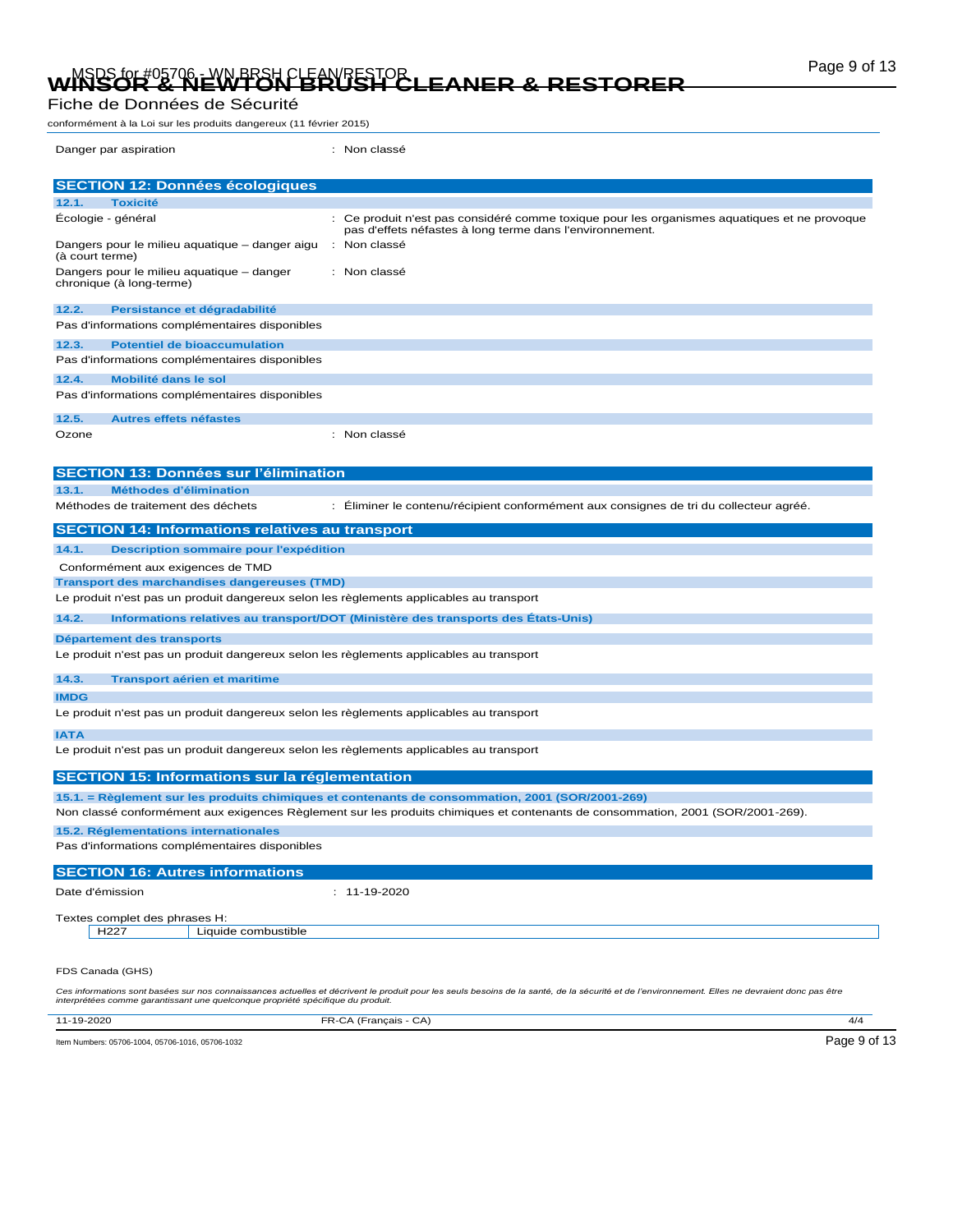# Page 10 of 13 MSDS for #05706 - WN BRSH CLEAN/RESTOR **WINSOR & NEWTON BRUSH CLEANER &**

|                                                                       | <del>NEWIO</del> N                                                                                                                     |
|-----------------------------------------------------------------------|----------------------------------------------------------------------------------------------------------------------------------------|
|                                                                       | <b>RESTORER</b>                                                                                                                        |
| colart                                                                |                                                                                                                                        |
|                                                                       | <b>Safety Data Sheet</b><br>according to the Hazardous Products Regulation (February 11, 2015)                                         |
|                                                                       | Issue date: 11-19-2020<br>Version: 1.0                                                                                                 |
|                                                                       |                                                                                                                                        |
| <b>SECTION 1: Identification</b>                                      |                                                                                                                                        |
| 1.1.<br><b>Product identifier</b>                                     |                                                                                                                                        |
| Product form                                                          | : Mixture                                                                                                                              |
| Trade name                                                            | : WINSOR & NEWTON BRUSH CLEANER & RESTORER                                                                                             |
| Product group                                                         | : Trade product                                                                                                                        |
| Recommended use and restrictions on use<br>1.2.                       |                                                                                                                                        |
| Recommended use                                                       | : Consumer uses: Private households (= general public = consumers), Artists', craft and hobby<br>paints                                |
| <b>Supplier</b><br>1.3.                                               |                                                                                                                                        |
| <b>Manufacturer</b>                                                   | <b>Distributor</b>                                                                                                                     |
| <b>Colart France</b><br>+33 2 43 83 83 00 Zone Industrielle Nord      | ColArt Americas Inc.<br>2 Corporate Place South, Piscataway                                                                            |
| 5 Rue René Panhard                                                    | New Jersey, USA                                                                                                                        |
| Le Mans - France                                                      | NJ 08855                                                                                                                               |
| r.enquiries@colart.co.uk                                              | T +1 888 422 7954<br>r.enquiries@colart.co.uk                                                                                          |
|                                                                       |                                                                                                                                        |
| 1.4.<br><b>Emergency telephone number</b>                             |                                                                                                                                        |
| No additional information available                                   |                                                                                                                                        |
| <b>SECTION 2: Hazard identification</b>                               |                                                                                                                                        |
| 2.1.<br><b>Classification of the substance or mixture</b>             |                                                                                                                                        |
|                                                                       |                                                                                                                                        |
| <b>Classification (GHS CA)</b>                                        |                                                                                                                                        |
| Flammable liquids Category 4<br>H227 Combustible liquid               |                                                                                                                                        |
| Full text of H statements : see section 16                            |                                                                                                                                        |
| <b>GHS Label elements, including precautionary statements</b><br>2.2. |                                                                                                                                        |
| <b>GHS CA labeling</b>                                                |                                                                                                                                        |
| Signal word (GHS CA)                                                  | : Warning                                                                                                                              |
| Hazard statements (GHS CA)                                            | : H227 - Combustible liquid                                                                                                            |
| Precautionary statements (GHS CA)                                     | P210 - Keep away from heat, hot surfaces, sparks, open flames and other ignition sources. No                                           |
|                                                                       | smoking.<br>P102 - Keep out of reach of children.                                                                                      |
|                                                                       | P501 - Dispose of contents/container to hazardous or special waste collection point, in                                                |
|                                                                       | accordance with local, regional, national and/or international regulation.                                                             |
| <b>Other hazards</b><br>2.3.                                          |                                                                                                                                        |
| No additional information available                                   |                                                                                                                                        |
| 2.4.<br><b>Unknown acute toxicity (GHS CA)</b>                        |                                                                                                                                        |
| No data available                                                     |                                                                                                                                        |
| <b>SECTION 3: Composition/Information on ingredients</b>              |                                                                                                                                        |
| 3.1.<br><b>Substances</b>                                             |                                                                                                                                        |
| Not applicable                                                        |                                                                                                                                        |
| 3.2.<br><b>Mixtures</b>                                               |                                                                                                                                        |
| Regulations.                                                          | This mixture does not contain any substances to be mentioned according to the criteria of schedule 1, item 3 of the Hazardous Products |
| <b>SECTION 4: First-aid measures</b>                                  |                                                                                                                                        |
| 4.1.<br><b>Description of first aid measures</b>                      |                                                                                                                                        |
| First-aid measures after inhalation                                   | : Remove person to fresh air and keep comfortable for breathing.                                                                       |
| First-aid measures after skin contact                                 | : Wash skin with plenty of water.                                                                                                      |

First-aid measures after eye contact : Rinse eyes with water as a precaution.

First-aid measures after ingestion : Call a poison center/doctor/physician if you feel unwell.

11-19-2020 EN (English US) Page 1

Item Numbers: 05706-1004, 05706-1016, 05706-1032 Page 10 of 13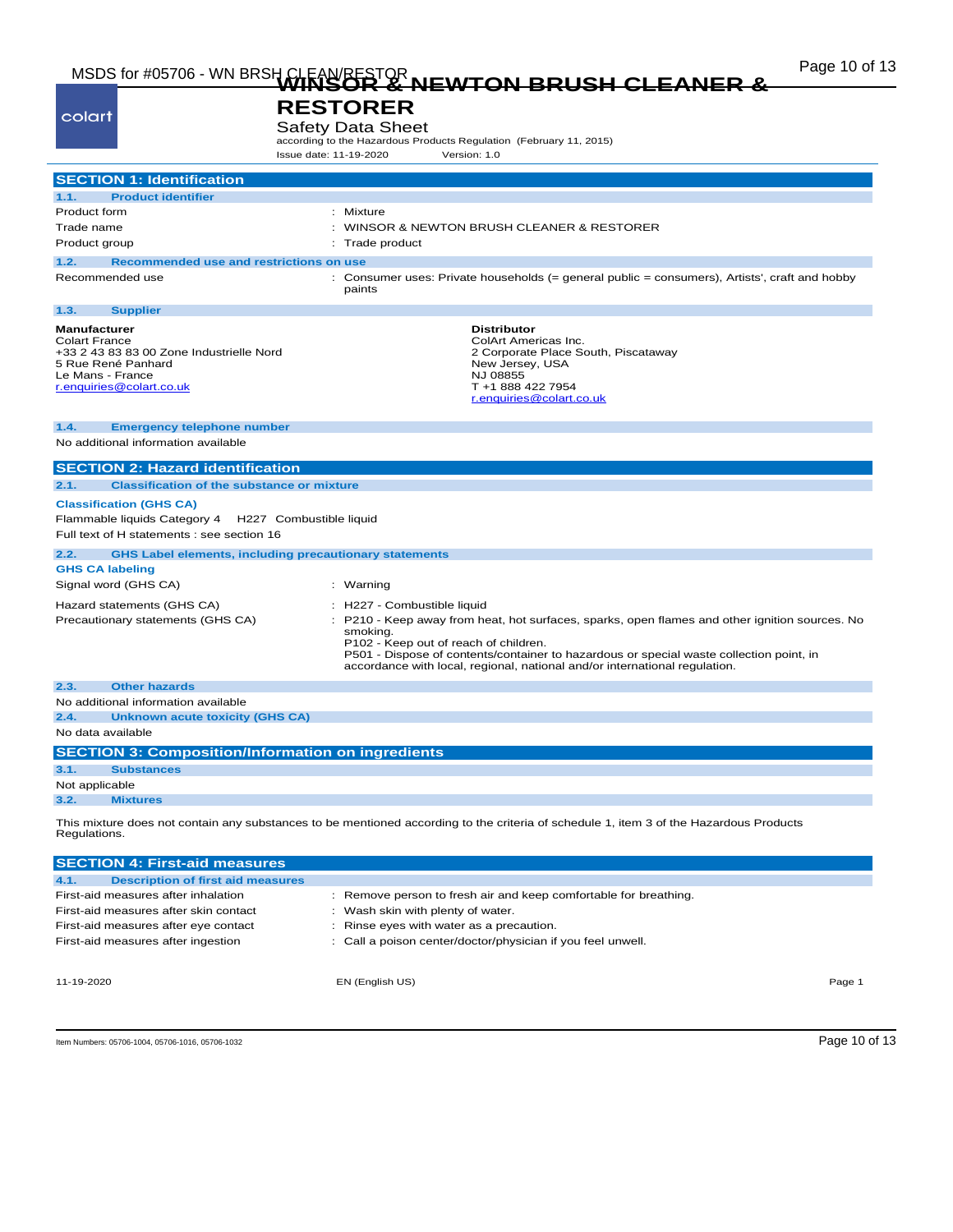# Page 11 of 13 MSDS for #05706 - WN BRSH CLEAN/RESTOR **WINSOR & NEWTON BRUSH CLEANER & RESTORER**

### Safety Data Sheet

| according to the Hazardous Products Regulation (February 11, 2015)                                           |                                                                                                                                                                                      |
|--------------------------------------------------------------------------------------------------------------|--------------------------------------------------------------------------------------------------------------------------------------------------------------------------------------|
| 4.2.<br>Most important symptoms and effects (acute and delayed)<br>No additional information available       |                                                                                                                                                                                      |
|                                                                                                              |                                                                                                                                                                                      |
| 4.3.<br>Immediate medical attention and special treatment, if necessary<br>Other medical advice or treatment |                                                                                                                                                                                      |
|                                                                                                              | : Treat symptomatically.                                                                                                                                                             |
| <b>SECTION 5: Fire-fighting measures</b>                                                                     |                                                                                                                                                                                      |
| 5.1.<br><b>Suitable extinguishing media</b>                                                                  |                                                                                                                                                                                      |
| Suitable extinguishing media                                                                                 | : Water spray. Dry powder. Foam. Carbon dioxide.                                                                                                                                     |
| 5.2.<br>Unsuitable extinguishing media                                                                       |                                                                                                                                                                                      |
| No additional information available                                                                          |                                                                                                                                                                                      |
| 5.3.<br>Specific hazards arising from the hazardous product                                                  |                                                                                                                                                                                      |
| Fire hazard                                                                                                  | : Combustible liquid.                                                                                                                                                                |
| 5.4.<br>Special protective equipment and precautions for fire-fighters                                       |                                                                                                                                                                                      |
| Protection during firefighting                                                                               | : Do not attempt to take action without suitable protective equipment. Self-contained breathing<br>apparatus. Complete protective clothing.                                          |
| <b>SECTION 6: Accidental release measures</b>                                                                |                                                                                                                                                                                      |
| 6.1.                                                                                                         | Personal precautions, protective equipment and emergency procedures                                                                                                                  |
| No additional information available                                                                          |                                                                                                                                                                                      |
| 6.2.<br>Methods and materials for containment and cleaning up                                                |                                                                                                                                                                                      |
| Methods for cleaning up                                                                                      | Take up liquid spill into absorbent material. Notify authorities if product enters sewers or public<br>waters.                                                                       |
| Other information                                                                                            | : Dispose of materials or solid residues at an authorized site.                                                                                                                      |
| <b>Reference to other sections</b><br>6.3.                                                                   |                                                                                                                                                                                      |
| For further information refer to section 8: "Exposure controls/personal protection"                          |                                                                                                                                                                                      |
|                                                                                                              |                                                                                                                                                                                      |
| <b>SECTION 7: Handling and storage</b>                                                                       |                                                                                                                                                                                      |
| <b>Precautions for safe handling</b><br>7.1.                                                                 |                                                                                                                                                                                      |
| Precautions for safe handling                                                                                | : Ensure good ventilation of the work station. Keep away from heat, hot surfaces, sparks, open<br>flames and other ignition sources. No smoking. Wear personal protective equipment. |
| Hygiene measures                                                                                             | Do not eat, drink or smoke when using this product. Always wash hands after handling the<br>product.                                                                                 |
| 7.2.<br><b>Conditions for safe storage, including any incompatibilities</b>                                  |                                                                                                                                                                                      |
| Storage conditions                                                                                           | : Store in a well-ventilated place. Keep cool.                                                                                                                                       |
|                                                                                                              |                                                                                                                                                                                      |
| <b>SECTION 8: Exposure controls/personal protection</b>                                                      |                                                                                                                                                                                      |
| <b>Control parameters</b><br>8.1.<br>No additional information available                                     |                                                                                                                                                                                      |
|                                                                                                              |                                                                                                                                                                                      |
| 8.2.<br><b>Appropriate engineering controls</b>                                                              |                                                                                                                                                                                      |
| Appropriate engineering controls                                                                             | : Ensure good ventilation of the work station.<br>: Avoid release to the environment.                                                                                                |
| Environmental exposure controls<br>8.3.<br>Individual protection measures/Personal protective equipment      |                                                                                                                                                                                      |
| Hand protection:                                                                                             |                                                                                                                                                                                      |
| Protective gloves                                                                                            |                                                                                                                                                                                      |
| Eye protection:                                                                                              |                                                                                                                                                                                      |
| Safety glasses                                                                                               |                                                                                                                                                                                      |
| Skin and body protection:                                                                                    |                                                                                                                                                                                      |
| Wear suitable protective clothing                                                                            |                                                                                                                                                                                      |
| <b>Respiratory protection:</b>                                                                               |                                                                                                                                                                                      |

11-19-2020 EN (English US) 2/4

Item Numbers: 05706-1004, 05706-1016, 05706-1032 Page 11 of 13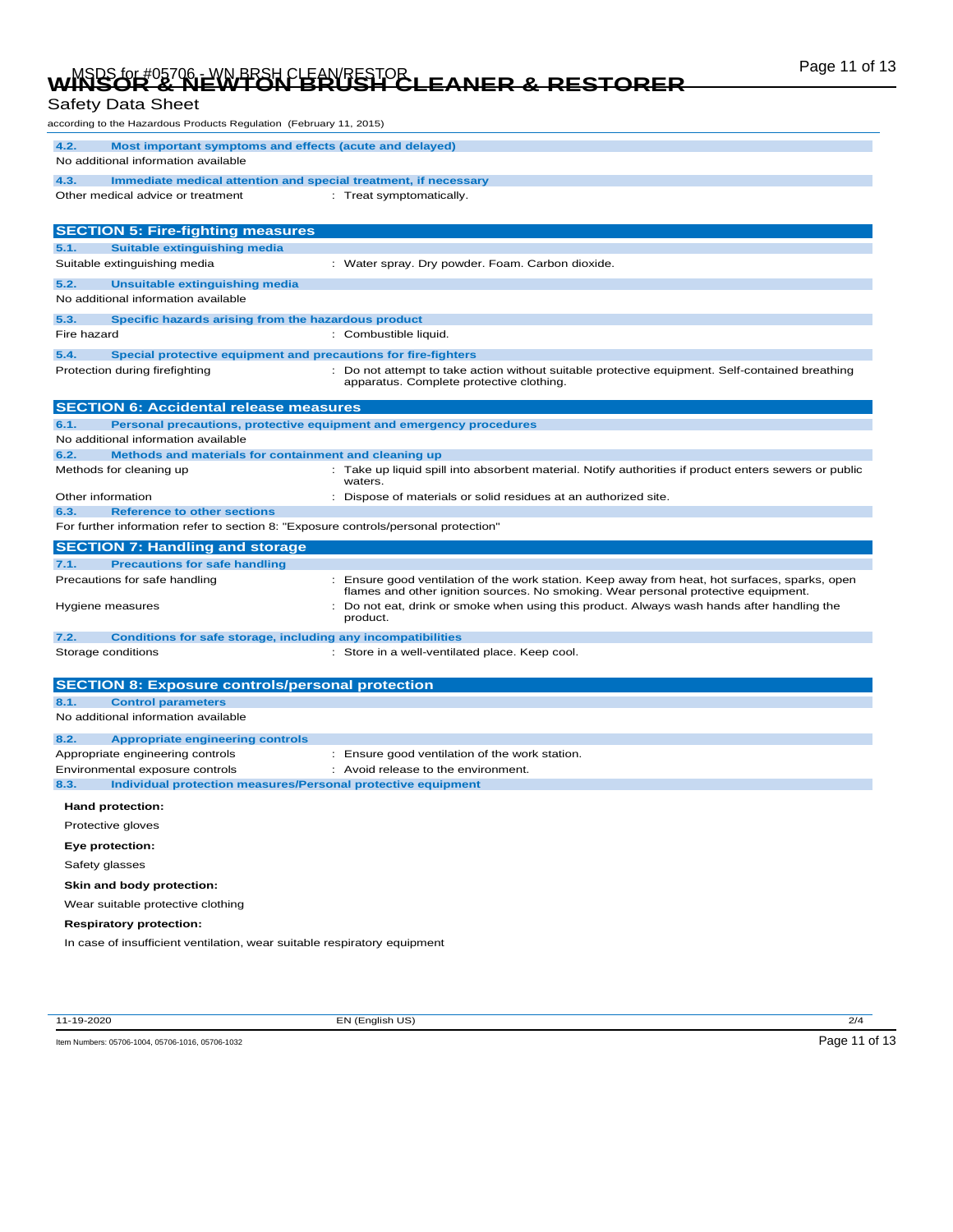# Page 12 of 13 MSDS for #05706 - WN BRSH CLEAN/RESTOR **WINSOR & NEWTON BRUSH CLEANER & RESTORER**

#### Safety Data Sheet

according to the Hazardous Products Regulation (February 11, 2015)

| <b>SECTION 9: Physical and chemical properties</b>            |                     |
|---------------------------------------------------------------|---------------------|
| 9.1.<br>Information on basic physical and chemical properties |                     |
| Physical state                                                | : Liquid            |
| Appearance                                                    | No data available   |
| Color                                                         | Colorless           |
| Odor                                                          | : Sweet             |
| Odor threshold                                                | No data available   |
| pH                                                            | No data available   |
| Relative evaporation rate (butyl acetate=1)                   | $\therefore$ < 1    |
| Relative evaporation rate (ether=1)                           | No data available   |
| Melting point                                                 | Not applicable      |
| Freezing point                                                | No data available   |
| Boiling point                                                 | 208.9 °C            |
| Flash point                                                   | : 80 °C             |
| Auto-ignition temperature                                     | : No data available |
| Decomposition temperature                                     | No data available   |
| Flammability (solid, gas)                                     | Not applicable      |
| Vapor pressure                                                | $< 0.1$ mm Hq       |
| Vapor pressure at 50 °C                                       | No data available   |
| Relative density                                              | No data available   |
| Solubility                                                    | Water: 20 %         |
| Log Pow                                                       | No data available   |
| <b>Explosion limits</b>                                       | No data available   |
| <b>Other information</b><br>9.2.                              |                     |
| VOC content                                                   | $: 10 \%$           |

| <b>SECTION 10: Stability and reactivity</b> |                                                                                                         |
|---------------------------------------------|---------------------------------------------------------------------------------------------------------|
| 10.1.<br><b>Reactivity</b>                  |                                                                                                         |
| Reactivity                                  | : The product is non-reactive under normal conditions of use, storage and transport.                    |
| Chemical stability                          | : Stable under normal conditions.                                                                       |
| Possibility of hazardous reactions          | : No dangerous reactions known under normal conditions of use.                                          |
| Conditions to avoid                         | : Avoid contact with hot surfaces. Heat. No flames, no sparks. Eliminate all sources of ignition.       |
| Hazardous decomposition products            | Under normal conditions of storage and use, hazardous decomposition products should not be<br>produced. |

| <b>SECTION 11: Toxicological information</b>  |                   |     |
|-----------------------------------------------|-------------------|-----|
| 11.1.<br>Information on toxicological effects |                   |     |
| Acute toxicity (oral)                         | : Not classified  |     |
| Acute toxicity (dermal)                       | : Not classified  |     |
| Acute toxicity (inhalation)                   | : Not classified  |     |
| Skin corrosion/irritation                     | : Not classified  |     |
| Serious eye damage/irritation                 | : Not classified. |     |
| Respiratory or skin sensitization             | : Not classified  |     |
| Germ cell mutagenicity                        | Not classified    |     |
| Carcinogenicity                               | : Not classified  |     |
| Reproductive toxicity                         | : Not classified  |     |
| STOT-single exposure                          | : Not classified  |     |
|                                               | : Not classified  |     |
| STOT-repeated exposure                        |                   |     |
| Aspiration hazard                             | : Not classified  |     |
|                                               |                   |     |
| 11-19-2020                                    | EN (English US)   | 3/4 |

Item Numbers: 05706-1004, 05706-1016, 05706-1032 Page 12 of 13